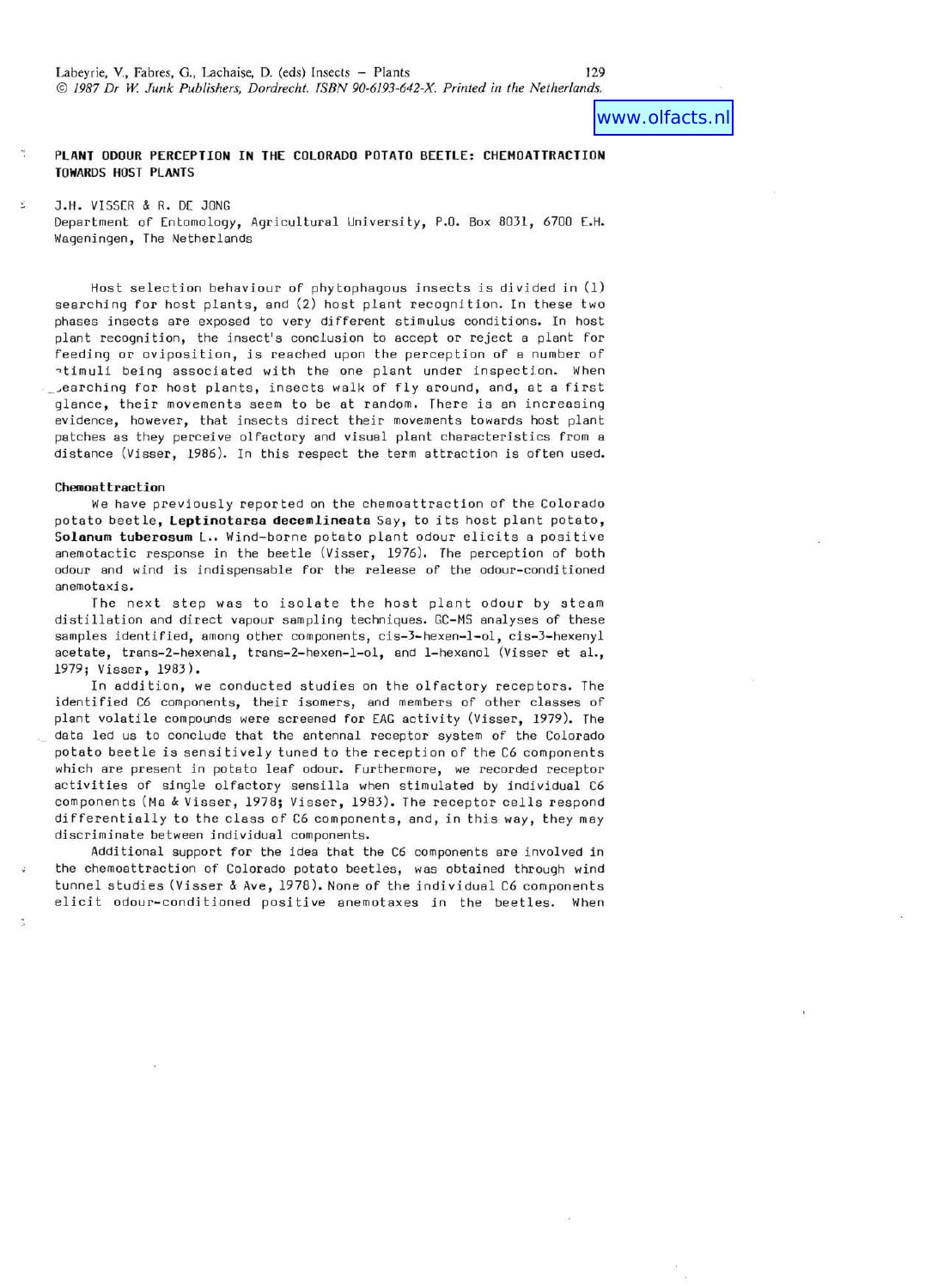individual components are artificially mixed with the odour of potato plants, however, its prevents the beetle's upwind orientation. The induced change in concentration ratios between components in the leaf odour blend eliminates the attractiveness of the host plant odour. Thus, chemoattraction of the Colorado potato beetle depends on the ratios between C6 components.

The C6 components which were identified in potato leaf odour, are present in all green leaves, and their concentrations differ between plant species (Visser et aI., 1979). A relatively large number of phytophagous insects have now been tested on their antennal sensitivities for these components (Visser, 1983, 1986). All leaf feeding insects respond to the C6 components, and one might call this class of chemicals the green odour. The specificity of the green odour (the tint of green) is set by the concentration ratios between constituents.

# **Biological factors affecting the range of chemoattraction**

Our recent research focusses on the searching efficiency of the Colorado potato beetle. In a more precise sense, we are interested in the biological factors affecting the range of the insect's olfactory orientation. We restrict ourselves to biological factors, and will not discuss the impact of physical factors on the range of chemoattraction, such as odour release and dispersion (Visser, 1986). In brief, biological factors include: (1) the intensity of the odour-conditioned anemotaxis, (2) the integrity of the chemical message, and (3) the insect's responsiveness to host plant odour. In order to recognize the significance of these factors we use the Colorado potato beetle as a model to study the chain of stimuli - receptors - central nervous system - behavioural patterns.

## 1. Intensity of the odour-conditioned anemotaxis

We realized that further behavioural analyses ought to contain precise information on (a) the intensity of the odour-conditioned anemotaxis, and (b) the steering mechanisms involved in orientation. For these reasons a locomotion-compensator was constructed in our department, with the help of the original designers E. Kramer and P. Heinecke (Max-Planck Institut fuer Verhaltensphysiologie, Seewiesen, FRG). A full description of the equipment will be presented elsewhere (Visser & Thiery, in prep; see Thiery & Visser, 1986a). For the present discussion it is sufficient to report that this instrument automatically compensates all movements of an insect freely walking on a large sphere. At the same time pulses are generated, ano analysed by a microprocessor in order to quantify the beetle's orientation. The locomotion-compensator is positioned at the outlet of the contraction of the wind tunnel described by Visser (1976).

Experiments were carried out with starved females as to assess their behaviour under (a) control conditions, (b) at wind stimulation (80 cm/s), and (c) stimulation by wind-borne host plant odour. Under all conditions the light intensity on top of the sphere was set at 1750 Lux by means of two high-frequency illumination units which were suspended at the ceiling of the observation room.

In every second angle and speed were calculated; representative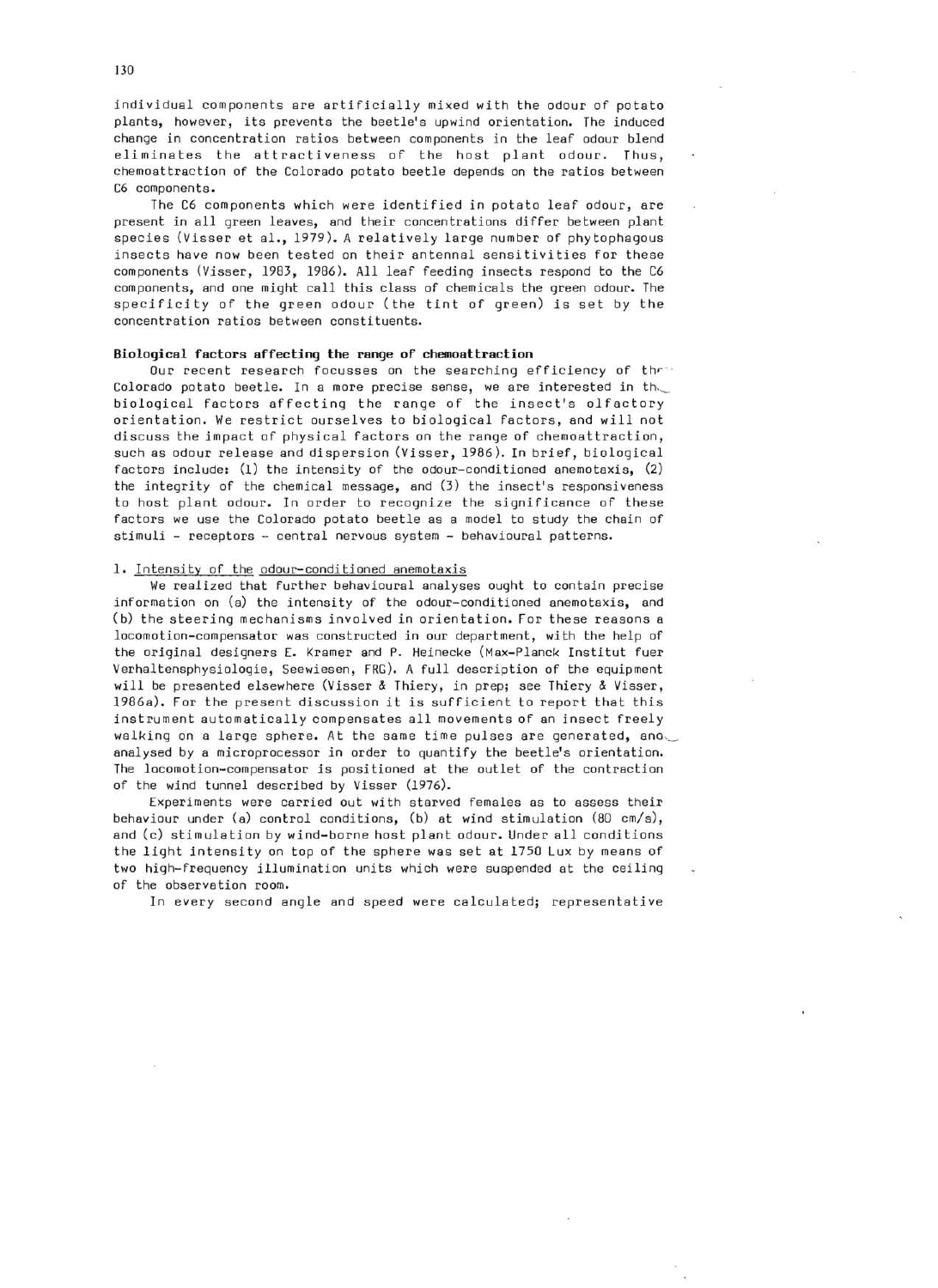distributions are shown in Figures 1 and 2.

Under control conditions angles are evenly distributed, at wind stimulation downwind classes dominate, and in the combination with host plant odour the angle of movement is restricted to upwind directions (Fig. 1). Wind stimulates the beetle to walk faster (Fig. 2). When a beetle is simultaneously stimulated by wind and host plant odour the variation in mean walking speed, that is the standard deviation, is reduced (Fig. 2). This second effect of odour stimulation is related to the straightness of the track since minor angle deviations will cause only small reductions in walking speeds (Visser & Thiery, in prep).



Figure 1. Distribution of angle classes of three 10-min. walking tracks of one Colorado potato beetle. A: control conditions; B: stimulated by wind; C: stimulated by wind carrying potato plant odour. Arrows: position of wind tunnel.



Figure 2. Distribution of speed classes. See legend of Fig. 1.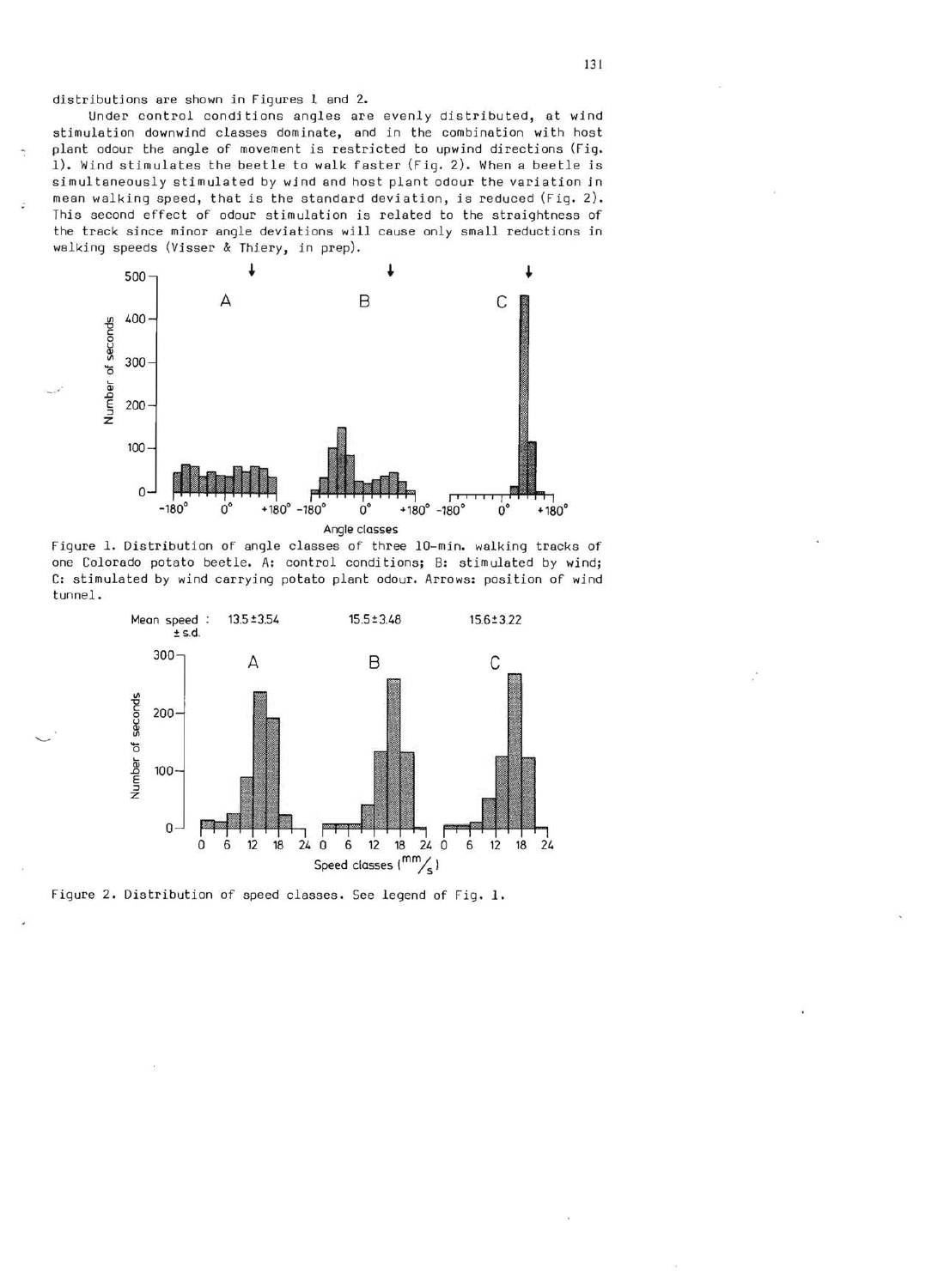A large number of walking tracks were analysed by defining descriptive measures like: vector length, vector angle, upwind length, total straightness, walking speed, mean straightness, circling time, angle preference, and upwind time (Visser & Thiery, 19B5, in prep.; Thiery & Visser, 19B6a, 19B6b).

The first striking feature of tracks is the amount of circling. In control conditions beetles walk in circles for long periods. The time spent on circling is reduced by wind stimulation, and circling behaviour is nearly absent in wind carrying host plant odour. The second characteristic of tracks is the angle preference which is defined as the angle preference during straight walks (corrected for circling). In control conditions the angle preference is small. Wind releases anemotactic orientation at angles that are, about every 2 minutes, changed in a new direction. Wind in combination with host plant odour elicits a constant upwind angle preference.

Under all conditions, that is included of controls, descriptive measures fall into two groups denoted by the motor patterns: (1) walking circular or (2) keeping direction. Variations in orientation betwee individuals, and the variations within one individual during prolonged testing, are explained by the varying proportions of the motor patterns walking circular and keeping direction. Two types of steering mechanisms control these motor patterns. Idiothetic control or walking circular is considered as an internal programme. Allothetic control of keeping direction is a programme which reduces the asymmetrical input of an external stimulus. Thus, the intensity of the odour-conditioned anemotaxis is regulated by the combined actions of idiothetic and allothetic control (Visser & Thiery, 19B5, in prep.)

#### 2. Integrity of the chemical message

In diverse vegetations or mixed croppings wind turbulence will blend volatiles from host and nonhost plants. The integrity of the chemical message, therefore, may by changed or even lost. We tested this hypothesis by combining potato plants with wild tomatoes, **Lycopersicon hirsutum** f. **glabratum** C.H. Mull, or cabbage, **Brassica oleracea** L. var. **gemmifera** D.C., in the upwind compartment of the wind tunnel (Thiery & Visser, 19B6a, 19B6b). In these odour blends Colorado potato beetle do not show odourconditioned anemotaxes, their responses are identical with those in pure wind. The attractiveness of host plant odour is neutralized by blending with nonhost plant odours.

It is noteworthy that these behavioural observations confirm our conclusions on the perception of plant odour blends. Intracellular recordings of deutocerebral neurones revealed two reaction groups for (a) the detection of C6 components, and (b) the detection of incorrect ratios (De Jong & Visser, this volume).

### 3. Insect's responsiveness

The insect's responsiveness is changed as a result of feeding experience (Visser & Thiery, 19B6). We compared two groups of beetles. One group of newly-emerged females was starved, while another group of females